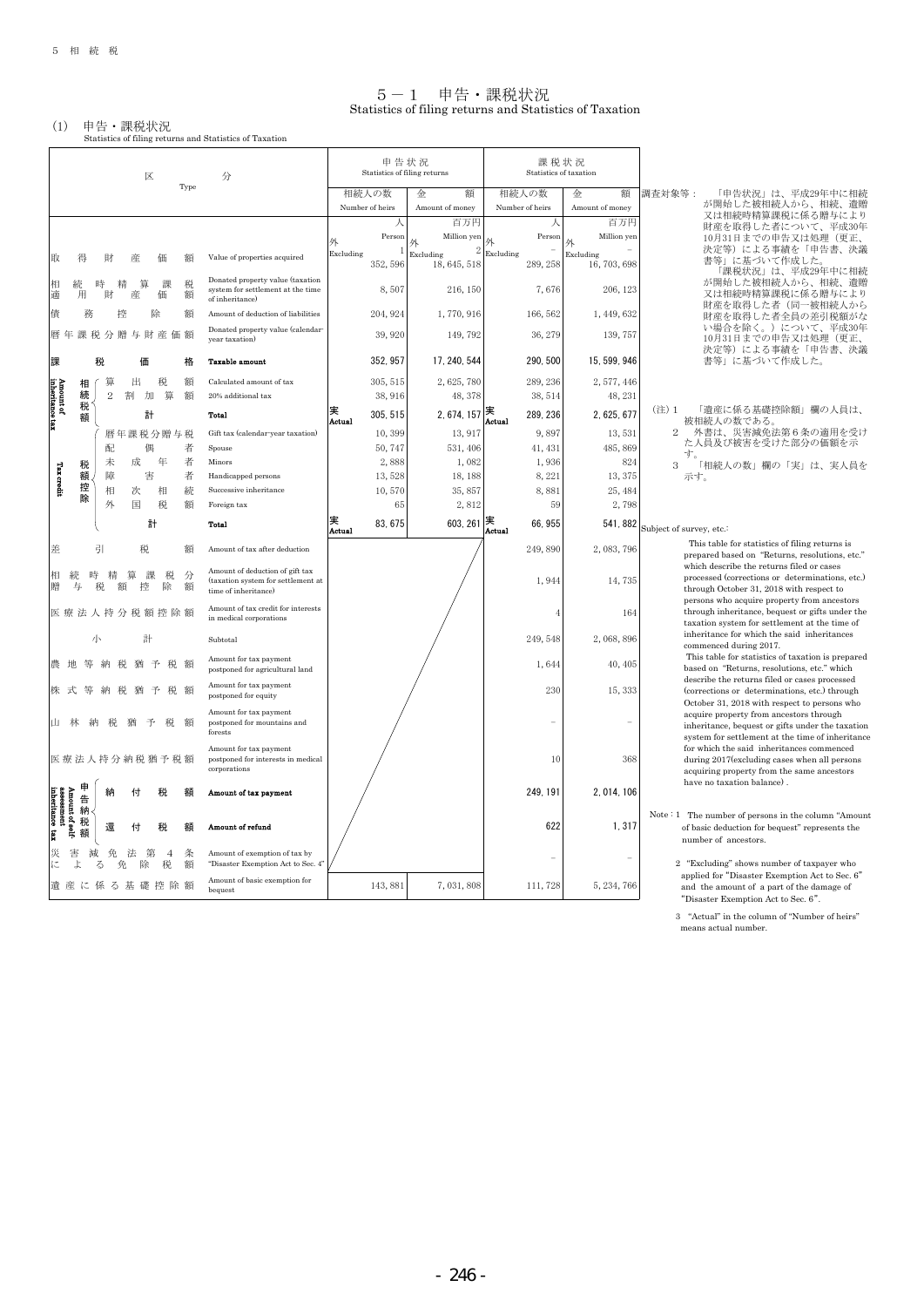## (2) 課税状況の累年比較 Yearly comparison of statistics of taxation

|           |      | Yearly comparison of statistics of taxation |                           |                              |                      |                     |                          |                           |                              |                      |                     |  |  |  |
|-----------|------|---------------------------------------------|---------------------------|------------------------------|----------------------|---------------------|--------------------------|---------------------------|------------------------------|----------------------|---------------------|--|--|--|
|           |      |                                             |                           | 申告状況                         |                      |                     |                          |                           | 課税状況                         |                      |                     |  |  |  |
|           |      |                                             |                           | Statistics of filing returns |                      |                     | Statistics of taxation   |                           |                              |                      |                     |  |  |  |
| 区<br>Type | 分    | 課<br>税                                      | 格<br>価<br>Taxable amount  | 相続税額                         | 税額控除                 | 被相続人の数              | 課<br>税                   | 格<br>価<br>Taxable amount  | 相続税額                         | 税額控除                 | 被相続人の数              |  |  |  |
|           |      | 相続人の数<br>Number of heirs                    | 額<br>金<br>Amount of money | Amount of<br>inheritance tax | Amount of tax credit | Number of ancestors | 相続人の数<br>Number of heirs | 額<br>金<br>Amount of money | Amount of<br>inheritance tax | Amount of tax credit | Number of ancestors |  |  |  |
|           |      |                                             | 百万円                       | 百万円                          | 百万円                  |                     |                          | 百万円                       | 百万円                          | 百万円                  |                     |  |  |  |
|           |      | Person                                      | Million yen               | Million yen                  | Million yen          | Person              | Person                   | Million yen               | Million yen                  | Million yen          | Person              |  |  |  |
| 平成 24 年分  | 2012 |                                             |                           |                              |                      |                     | 147, 920                 | 10, 771, 838              | 1,710,053                    | 395, 985             | 52, 572             |  |  |  |
| 25        | 2013 |                                             |                           |                              |                      |                     | 152,638                  | 11, 638, 092              | 2, 038, 309                  | 437, 485             | 54, 421             |  |  |  |
| 26        | 2014 |                                             |                           |                              |                      |                     | 155,889                  | 11, 488, 074              | 1,857,638                    | 406, 050             | 56, 239             |  |  |  |
| 27        | 2015 | 331,666                                     | 16, 123, 992              | 2, 481, 058                  | 609, 813             | 133, 176            | 272, 714                 | 14, 571, 365              | 2, 431, 078                  | 548, 148             | 103, 043            |  |  |  |
| 28        | 2016 | 338, 424                                    | 16, 388, 984              | 2, 512, 720                  | 591, 719             | 136, 891            | 277, 857                 | 14, 802, 087              | 2, 464, 836                  | 533, 731             | 105,880             |  |  |  |
| 29        | 2017 | 352, 957                                    | 17, 240, 544              | 2, 674, 157                  | 603, 261             | 143, 881            | 290, 500                 | 15, 599, 946              | 2,625,677                    | 541, 882             | 111,728             |  |  |  |

|           |      | 納<br>付                   | 税<br>額                    | 澴<br>付                   | 額<br>税                    |
|-----------|------|--------------------------|---------------------------|--------------------------|---------------------------|
|           |      |                          | Amount of tax payment     |                          | Amount of refund          |
| 区<br>Type | 分    | 相続人の数<br>Number of heirs | 額<br>金<br>Amount of money | 相続人の数<br>Number of heirs | 額<br>金<br>Amount of money |
|           |      |                          | 百万円                       |                          | 百万円                       |
|           |      | Person                   | Million yen               | Person                   | Million yen               |
| 平成 24 年分  | 2012 | 126, 371                 | 1, 244, 565               | 647                      | 1,621                     |
| 25        | 2013 | 130, 438                 | 1,536,610                 | 657                      | 1,545                     |
| 26        | 2014 | 133, 141                 | 1,390,403                 | 669                      | 1,758                     |
| 27        | 2015 | 233, 255                 | 1, 811, 572               | 573                      | 1,271                     |
| 28        | 2016 | 238, 287                 | 1,867,946                 | 574                      | 1,342                     |
| 29        | 2017 | 249, 191                 | 2, 014, 106               | 622                      | 1,317                     |

(注) この表は、「(1) 申告・課税状況」を累年比較したものである。

Note: This table shows yearly comparison of "(1) Statistics of filing returns and Statistics of Taxation".

#### (3) 国税局別の課税状況

| Statistics of taxation by Regional Taxation Bureaus |  |
|-----------------------------------------------------|--|
|                                                     |  |

|                          |   | 項<br>目<br>Subject |                 | 申告状況<br>Statistics of filing returns |                     |                 | 課税状況<br>Statistics of taxation |                     | 納<br>付                | 税<br>額          | 澴<br>付           | 税<br>額          |
|--------------------------|---|-------------------|-----------------|--------------------------------------|---------------------|-----------------|--------------------------------|---------------------|-----------------------|-----------------|------------------|-----------------|
|                          |   |                   | 課<br>税          | 価<br>格                               |                     | 課<br>税          | 価<br>格                         |                     | Amount of tax payment |                 | Amount of refund |                 |
|                          |   |                   |                 | Taxable amount                       | 被相続人の数              |                 | Taxable amount                 | 被相続人の数              |                       |                 |                  |                 |
| 国税局                      |   |                   | 相続人の数           | 額<br>金                               | Number of ancestors | 相続人の数           | 額<br>金                         | Number of ancestors | 相続人の数                 | 額<br>金          | 相続人の数            | 金<br>額          |
| Regional Taxation Bureau |   |                   | Number of heirs | Amount of money                      |                     | Number of heirs | Amount of money                |                     | Number of heirs       | Amount of money | Number of heirs  | Amount of money |
|                          |   |                   |                 | 百万円                                  |                     |                 | 百万円                            |                     |                       | 百万円             |                  | 百万円             |
|                          |   |                   | Person          | Million yen                          | Person              | Person          | Million yen                    | Person              | Person                | Million yen     | Person           | Million yen     |
| 札                        | 幌 | Sapporo           | 7,852           | 377, 476                             | 3,170               | 6,834           | 342, 635                       | 2,600               | 5,845                 | 40,515          | 15               | 24              |
| 仙                        | 台 | Sendai            | 13,926          | 624, 729                             | 5,732               | 12,013          | 563, 061                       | 4,662               | 10, 246               | 55, 740         | 26               | 58              |
| 関東信越                     |   | Kanto Shinetsu    | 47,520          | 2, 206, 413                          | 19,350              | 39, 737         | 1,990,634                      | 15, 302             | 33, 939               | 218,629         | 82               | 137             |
| 東                        | 京 | Tokyo             | 115,626         | 6, 205, 860                          | 48, 175             | 89, 908         | 5, 593, 549                    | 34, 962             | 77,956                | 868, 886        | 163              | 386             |
| 金                        | 沢 | Kanazawa          | 7,428           | 329, 577                             | 2,993               | 6,529           | 302, 478                       | 2,524               | 5,513                 | 29, 915         |                  | 3               |
| 古<br>名                   | 屋 | Nagoya            | 53, 329         | 2, 429, 118                          | 20,896              | 44,748          | 2, 211, 838                    | 16,694              | 37, 974               | 244, 310        | 88               | 157             |
| 大                        | 阪 | Osaka             | 56, 499         | 2,839,292                            | 23, 133             | 47,050          | 2, 588, 254                    | 18, 322             | 40, 208               | 350, 039        | 91               | 225             |
| 広                        | 島 | Hiroshima         | 17,824          | 794, 256                             | 7,419               | 15, 309         | 715, 788                       | 6,055               | 13, 103               | 77, 152         | 45               | 86              |
| 高                        | 松 | Takamatsu         | 9,416           | 402, 923                             | 3,884               | 8,323           | 366, 480                       | 3,269               | 7,064                 | 33, 433         | 18               | 32              |
| 福                        | 岡 | Fukuoka           | 12, 281         | 569, 491                             | 4,981               | 10,511          | 512, 477                       | 4,011               | 9,104                 | 56,655          | 34               | 86              |
| 熊                        | 本 | Kumamoto          | 8,358           | 342, 138                             | 3,310               | 7,089           | 303, 571                       | 2,651               | 6,089                 | 27, 951         | 33               | 62              |
| 沖                        | 縄 | Okinawa           | 2,898           | 119, 270                             | 838                 | 2,449           | 109, 180                       | 676                 | 2,150                 | 10,883          | 23               | 62              |
| 合<br>計                   |   | Total             | 352, 957        | 17, 240, 544                         | 143, 881            | 290, 500        | 15, 599, 946                   | 111, 728            | 249, 191              | 2, 014, 106     | 622              | 1,317           |

(注) この表は、「(1) 申告・課税状況」を国税局別に示したものである。 Note: This table shows "(1) Statistics of filing returns and Statistics of Taxation" by Regional Taxation Bureaus.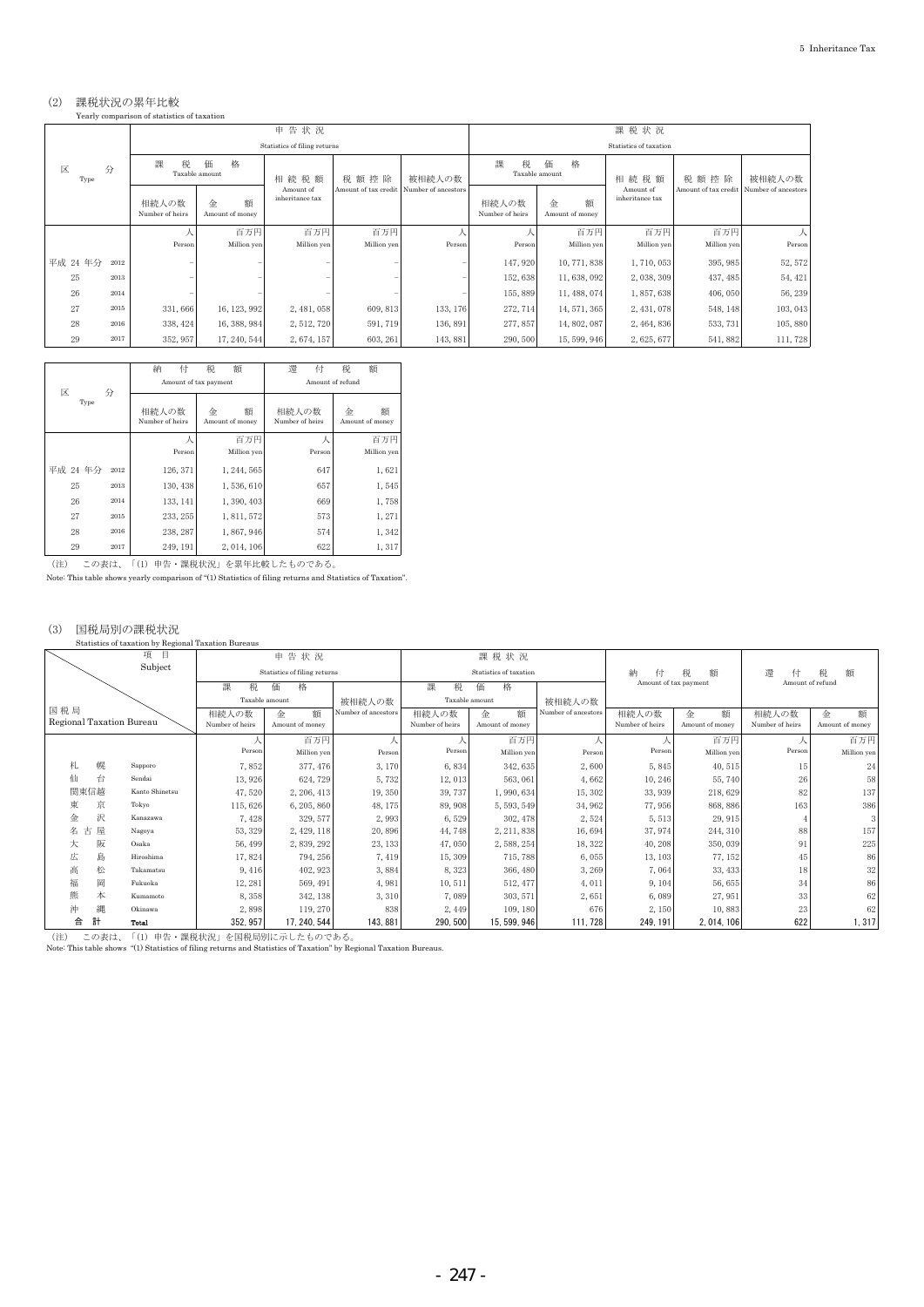#### (4) 課税状況における申告又は処理の別 Statistics of filing returns or cases processed of Statistics of taxation

課 税 価 格 | 納 付 税 額 Taxable amount **Taxable amount** 被相続人の数 区 分 Type Number of 相続人の数 金 額 | 相続人の数 | 金 額 ancestors Number of heirs Amount of money Number of heirs Amount of money 人 百万円 人 百万円 人 Person Million yen Person Million yen Person Self-assessment 申 告 額 amount 290, 662 15, 588, 425 249, 576 2, 018, 521 111, 728 For For the current year Amount increased 本 修正申告による増差額 Alliount increased the control of the control of the 42,026 5,944 7,651 2,955 the current year Amount increased 年 更 正 に よ る 増 差 額 by correction - - - - - Amount reduced by 更正等による減差額 分 Alliotunt reduced by  $2,039$   $\Delta$  30, 505  $2,999$   $\Delta$  12, 066 1, 457 決 定 額 Amount determined - - - - - 計 Total 実 290,500 15,599,946 実 249,191 2,014,106 実 111,728 Actual Actual | Actual Self-assessment amount 7, 303 261, 407 6, 553 31, 604 3, 604 申 告 額 Amount increased For the preceding year: For the preceding years 修正申告による増差額 過 by amended returns and the control of the control of the control of the control of the control of the control o<br>by amended returns and the control of the control of the control of the control of the control of the control Amount increased 更 正 に よ る 増 差 額 年 by correction 86 16,722 114 7,904 58 Amount reduced by<br>correction, etc. 更正等による減差額 分 Expression, etc.  $8,714 \rightarrow 8,714$   $\Delta$  129, 305 11, 692  $\Delta$  39, 742 5, 431 決 額 Amount determined 18 2,586 18 798 15 計 Total 実 38,503 428,225 実 49,060 63,866 実 20,064 Actual Actual and Actual Actual Actual Actual Actual Actual Actual Actual Actual Actual Actual Actual Actual Actual A **額** Self-assessment amount 297,965 15,849,831 256,129 2,050,126 115,332 申 告 額 修正申告による増差額 <sup>Amount increased</sup> 26,774 318,841 37,556 70,953 16,770 Grand Grand Total 合 Amount increased 更 正 に よ る 増 差 額 by correction 86 16,722 114 7,904 58 Total 計 Amount reduced by 更正等による減差額 Expression, etc. 10, 753  $\Delta$  159, 810 14, 691  $\Delta$  51, 808 6, 888 決 額 Amount determined 18 2,586 18 798 15 計 Total 実 329,003 16,028,170 実 298,251 2,077,973 実 131,792 Actual Actual Actual Actual Actual

調査対象等: 「本年分」は、平成29年中に相続が開始した被相続人から、相続、遺贈又は相続時精算課税に係る贈与により財産を取得し<br>f (同一被相続人から財産を取得した者全員の差引税額がない場合を除く。) について、平成30年10月31日までの申告又は た者(同一被相続人から財産を取得した者全員の差引税額がない場合を除く。 処理(更正、決定等)による課税事績を、「申告書、決議書等」に基づいて作成した。 「過年分」は、平成28年中に相続、遺贈又は相続時精算課税に係る贈与により財産を取得した者(同一被相続人から財産を

取得した者全員の差引税額がない場合を除く。)について、平成29年11月1日から平成30年6月30日までの間の申告又は処理 (更正、決定等)による課税事績を、平成27年以前に相続、遺贈又は相続時精算課税に係る贈与により財産を取得した者(同 一被相続人から財産を取得した者全員の差引税額がない場合を除く。)について、平成29年7月1日から平成30年6月30日ま での間の申告又は処理(更正、決定等)による課税事績を、「申告書、決議書等」に基づいて作成した。

 (注) 「相続人の数」及び「被相続人の数」欄の「実」は、実人員を示す。

#### Subject of survey, etc.:

 Regarding "for the current year," with respect to those who acquire property from ancestors through inheritance, bequest or gifts under the taxation system for settlement at the time of inheritance for which the said inheritances commenced during 2017 (excluding cases when all persons acquiring property from the same ancestors have no taxation balance) based upon returns filed or cases processed through October 31, 2018, is shown based on "Returns, resolutions, etc."

 Regarding "for the preceding years," with respect to persons who acquired property through inheritance, bequest or gifts under the taxation system for settlement at time of inheritance during 2016 (excluding cases when all persons acquiring property from the same ancestors have no taxation balance), taxation statistics by returns filed or cases processed (corrections or determinations, etc.) made between November 1, 2017 and June 30, 2018, and with respect to persons who acquired property through inheritance, bequest or gifts under the taxation system for settlement at time of inheritance before 2015 (excluding cases when all persons acquiring property from the same ancestors have no taxation balance), taxation statistics by returns filed or cases processed (corrections or determinations, etc.) made between July 1, 2017, and June 30, 2018, are prepared based on "Returns, resolutions, etc."

Note: "Actual" in the column of "Number of heirs" and "Number of ancestors" mean actual number.

#### (5) 加算税の状況

Statistics of additional tax

|   |   |                                                  | 過少申告加算税                           |                 | 無申告加算税          |                                    |                 | 重加算税                          |
|---|---|--------------------------------------------------|-----------------------------------|-----------------|-----------------|------------------------------------|-----------------|-------------------------------|
|   |   | 区<br>分                                           | Additional tax for understatement |                 |                 | Additional tax for failure to file |                 | Additional tax for fraud case |
|   |   | Type                                             | 相続人の数                             | 額<br>金          | 相続人の数           | 額<br>金                             | 相続人の数           | 額<br>金                        |
|   |   |                                                  | Number of heirs                   | Amount of money | Number of heirs | Amount of money                    | Number of heirs | Amount of money               |
|   |   |                                                  |                                   | 百万円             |                 | 百万円                                |                 | 百万円                           |
|   |   |                                                  | Person                            | Million yen     | Person          | Million yen                        | Person          | Million yen                   |
| 本 | 年 | $\overleftrightarrow{D}$ For the current year    | 285                               | 75 <sub>1</sub> | 1,739           | 197                                | 40              | 151                           |
| 過 | 年 | $\overleftrightarrow{H}$ For the preceding years | 19,395                            | 5,238           | 5,392           | 1,703                              | 1,903           | 3,789                         |
| 合 |   | 計 Total                                          | 19.680                            | 5.313           | 7, 131          | .900                               | 1.943           | 3,940                         |

調査対象等: 「(4) 課税状況における申告又は処理の別」と同じである。

Subject of survey, etc.: The subjects are the same as in "(4) Statistics of filing returns or cases processed of Statistics of taxation".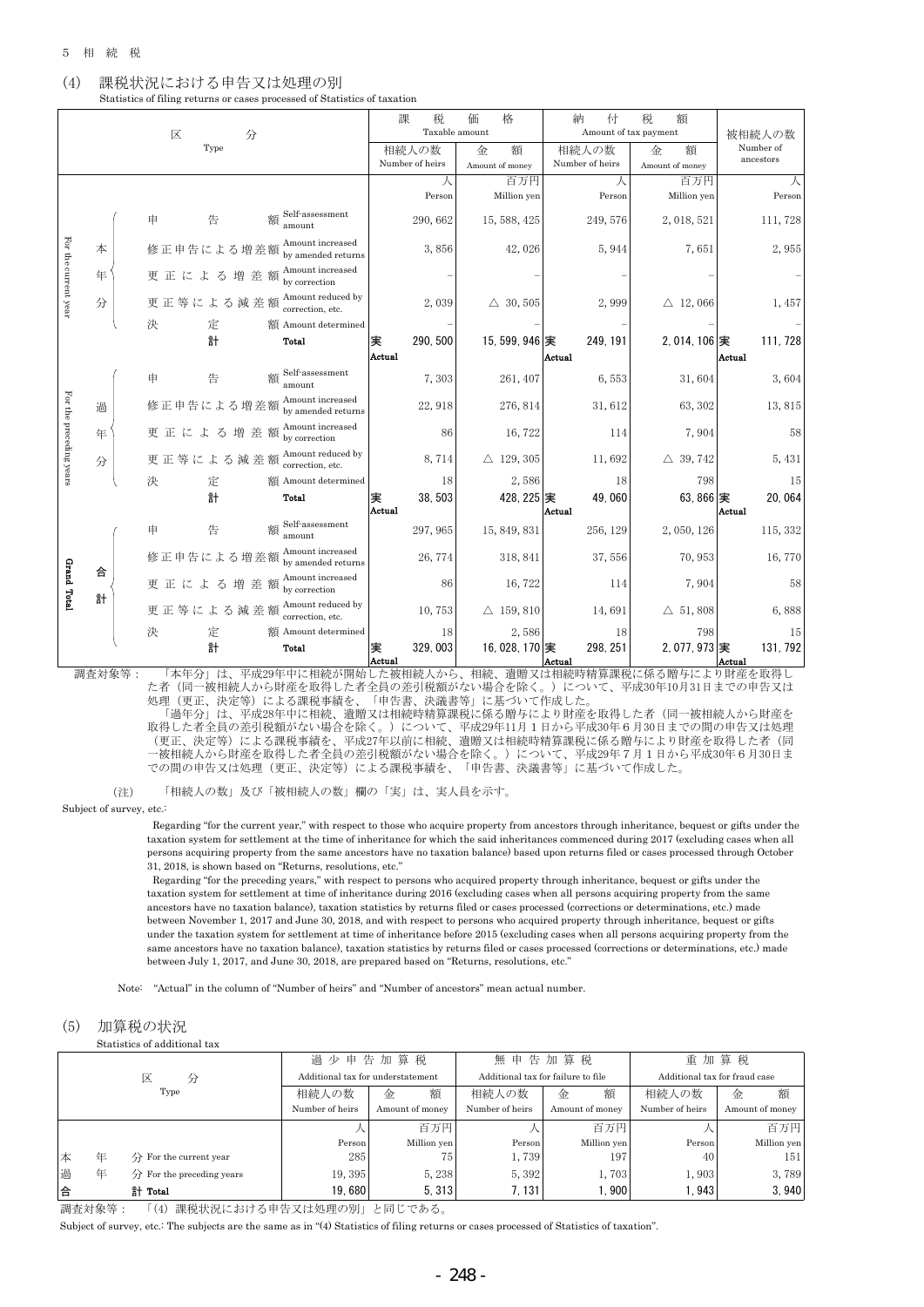### Breakdown of Taxable amount class 5-2 課税価格階級別

## (1) 人員、課税価格、税額

Number of persons, Taxable amount, and Amount of tax

|                                                                      |                        |                |                                                                                                                                | 申告状況<br>Statistics of filing returns                                               |                          |                       |
|----------------------------------------------------------------------|------------------------|----------------|--------------------------------------------------------------------------------------------------------------------------------|------------------------------------------------------------------------------------|--------------------------|-----------------------|
| 課税価格階級                                                               | 被相続人<br>の数             | 課税価格           | うち相続時精算課<br>税適用財産価額                                                                                                            | うち暦年課税分<br>贈与財産価額                                                                  | 納付税額                     | 法定相続人<br>の数           |
| Taxable amount class                                                 | Number of<br>ancestors | Taxable amount | Donated property<br>value (taxation<br>system for<br>settlement at the<br>time of inheritance)<br>included in taxable<br>value | Donated property<br>value (calendar-year<br>taxation) included in<br>taxable value | Amount of tax<br>payment | Number of legal heirs |
|                                                                      | 人                      | 百万円            | 百万円                                                                                                                            | 百万円                                                                                | 百万円                      | 人                     |
| 千万円以下                                                                | Person                 | Million yen    | Million yen                                                                                                                    | Million yen                                                                        | Million yen              | Person                |
| Less than 50 million yen<br>5                                        | 30, 442                | 1, 162, 517    | 20,043                                                                                                                         | 7,627                                                                              | 6,379                    | 74, 476               |
| 千万円<br>超<br>5<br>Over 50 million yen                                 | 65,900                 | 4,652,087      | 55,065                                                                                                                         | 37,681                                                                             | 139, 245                 | 185, 240              |
| 円<br>億<br>100<br>$\mathbf 1$<br>$_{\prime\prime}$                    | 31,642                 | 4, 310, 053    | 45,613                                                                                                                         | 38,832                                                                             | 329,048                  | 98,055                |
| 億<br>円<br>2<br>200<br>$J\bar J$                                      | 7,828                  | 1,884,760      | 19, 492                                                                                                                        | 16,633                                                                             | 242,758                  | 25,806                |
| 億<br>円<br>3<br>300<br>$\int d\mathbf{r} \, d\mathbf{r}$              | 4,789                  | 1,807,491      | 17, 272                                                                                                                        | 15,902                                                                             | 314, 578                 | 16, 116               |
| 億<br>円<br>5<br>J<br>500                                              | 1,578                  | 926, 129       | 10,631                                                                                                                         | 7,582                                                                              | 202, 397                 | 5, 414                |
| 億<br>円<br>$\overline{7}$<br>700<br>$\int d\mathbf{r} \, d\mathbf{r}$ | 875                    | 724, 225       | 6,726                                                                                                                          | 5,546                                                                              | 178,980                  | 3,032                 |
| 億<br>円<br>1 billion yen<br>10<br>$^{\prime\prime}$                   | 633                    | 844, 241       | 12, 139                                                                                                                        | 6, 221                                                                             | 241,879                  | 2,227                 |
| 億<br>円<br>20<br>$\,2\,$<br>$^{\prime\prime}$                         | 114                    | 273, 168       | 1,555                                                                                                                          | 1,613                                                                              | 88, 222                  | 417                   |
| 億<br>円<br>30<br>$\int d\mathbf{r} \, d\mathbf{r}$<br>$\,3$           | 50                     | 186, 757       | 11, 112                                                                                                                        | 659                                                                                | 74, 459                  | 162                   |
| 億<br>円<br>50<br>5<br>$\int d\mathbf{r} \, d\mathbf{r}$               | 11                     | 65, 252        | 3,853                                                                                                                          | 76                                                                                 | 24,759                   | 43                    |
| 億<br>円<br>70<br>$\int d\mathbf{r} \, d\mathbf{r}$<br>7               | 3                      | 23,758         |                                                                                                                                | 10                                                                                 | 12,524                   | 7                     |
| 100 億円<br>J<br>10                                                    | 16                     | 381, 507       | 10,998                                                                                                                         | 11,073                                                                             | 163, 293                 | 52                    |
| 計<br>合<br>Total                                                      | 143.881                | 17, 241, 945   | 214, 499                                                                                                                       | 149, 455                                                                           | 2, 018, 521              | 411,047               |

|    |                                                                   |                                   |                          |                        |                                   |                                                                                                                                | 課税状況<br>Statistics of taxation                                                     |                          |                               |
|----|-------------------------------------------------------------------|-----------------------------------|--------------------------|------------------------|-----------------------------------|--------------------------------------------------------------------------------------------------------------------------------|------------------------------------------------------------------------------------|--------------------------|-------------------------------|
|    |                                                                   |                                   | 課税価格階級                   | 被相続人<br>の数             | 課税価格                              | うち相続時精算課<br>税適用財産価額                                                                                                            | うち暦年課税分<br>贈与財産価額                                                                  | 納付税額                     | 法定相続人<br>の数                   |
|    |                                                                   |                                   | Taxable amount class     | Number of<br>ancestors | Taxable amount                    | Donated property<br>value (taxation<br>system for<br>settlement at the<br>time of inheritance)<br>included in taxable<br>value | Donated property<br>value (calendar-year<br>taxation) included in<br>taxable value | Amount of tax<br>payment | Number of legal heirs         |
|    |                                                                   |                                   |                          |                        | 百万円                               | 百万円                                                                                                                            | 百万円                                                                                | 百万円                      | 人                             |
|    |                                                                   |                                   |                          | Person                 | Million yen                       | Million yen                                                                                                                    | Million yen                                                                        | Million yen              | Person                        |
| 5  | 千万円以下                                                             |                                   | Less than 50 million yen | 10, 189                | 452, 218                          | 12, 484                                                                                                                        | 2,776                                                                              | 6,379                    | 18, 234                       |
| 5  | 千万円                                                               | 超                                 | Over 50 million yen      | 56, 180                | 3,996,797                         | 52,742                                                                                                                         | 33,820                                                                             | 139, 245                 | 151,894                       |
|    | 円<br>億                                                            | $\int d\mathbf{r} \, d\mathbf{r}$ | 100                      | 29,538                 | 4, 047, 481                       | 45, 382                                                                                                                        | 37,548                                                                             | 329,048                  | 90,596                        |
| 2  | 億<br>円                                                            | $J\bar J$                         | 200                      | 7,782                  | 1,873,702                         | 19, 492                                                                                                                        | 16,563                                                                             | 242,758                  | 25,702                        |
| 3  | 億<br>円                                                            | $\int d\mathbf{r} \, d\mathbf{r}$ | 300                      | 4,766                  | 1,798,653                         | 17, 272                                                                                                                        | 15,830                                                                             | 314, 578                 | 16,057                        |
| 5  | 円<br>億                                                            | $J\bar J$                         | 500                      | 1,575                  | 924, 325                          | 10,631                                                                                                                         | 7,582                                                                              | 202, 397                 | 5,407                         |
|    | 億<br>円                                                            | $_{II}$                           | 700                      | 872                    | 721, 627                          | 6,726                                                                                                                          | 5,546                                                                              | 178,980                  | 3,027                         |
| 10 | 億<br>円                                                            | $\int d\mathbf{r} \, d\mathbf{r}$ | 1 billion yen            | 632                    | 843, 180                          | 12, 139                                                                                                                        | 6, 221                                                                             | 241,879                  | 2,223                         |
| 20 | 億<br>円                                                            | $\int d\mathbf{r} \, d\mathbf{r}$ | 2                        | 114                    | 273, 168                          | 1,555                                                                                                                          | 1,613                                                                              | 88, 222                  | 417                           |
| 30 | 億<br>円                                                            | $\int d\mathbf{r} \, d\mathbf{r}$ | 3                        | 50                     | 186, 757                          | 11, 112                                                                                                                        | 659                                                                                | 74, 459                  | 162                           |
| 50 | 億<br>円                                                            | $_{II}$                           | 5                        | 11                     | 65, 252                           | 3,853                                                                                                                          | 76                                                                                 | 24,759                   | 43                            |
| 70 | 億<br>円                                                            | $\int d\mathbf{r} \, d\mathbf{r}$ | 7                        | 3                      | 23,758                            |                                                                                                                                | 10                                                                                 | 12,524                   | $\overline{7}$                |
|    | 100 億<br>円                                                        | $^{\prime\prime}$                 | 10                       | 16                     | 381,507                           | 10,998                                                                                                                         | 11,073                                                                             | 163, 293                 | 52                            |
|    | 計<br>合<br>Total<br>中国一起一些工具 左右 无化<br>THE ARRAIGNMENT<br>$\lambda$ |                                   |                          | 111, 728               | 15, 588, 425<br>2- http://m./cdd. | 204, 387<br>$\pm$ n 4 $\pm$<br>ユート                                                                                             | 139, 317<br>>电阻台 〒7.0ユキロ女母ロ+火虫久学 B田 エスコマ わて マ 旧色 トーコマーレー                           | 2, 018, 521              | 313, 821<br>10 日本文社 4 16 4日 1 |

調査対象等:

 「申告状況」は、平成29年中に相続が開始した被相続人から、相続、遺贈又は相続時精算課税に係る贈与により財産を取得した 者について、平成30年10月31日までの申告による課税事績を「申告書(修正申告書を除く。)」に基づいて作成した。 「課税状況」は、平成29年中に相続が開始した被相続人から、相続、遺贈又は相続時精算課税に係る贈与により財産を取得した 者(同一被相続人から財産を取得した者全員の差引税額がない場合を除く。)について、平成30年10月31日までの申告による課税 事績を「申告書(修正申告書を除く。)」に基づいて作成した。

Subject of survey,  $\rm etc.$  :

(注) 「5-1 申告・課税状況」と「5-2 課税価格階級別」は、調査対象等が異なるため、人員、金額等は一致しない。 This table for statistics of filing returns is prepared based on the basis of "returns (except for amended returns)" which describe taxation statistics by returns filed by October 31, 2018 with respect to persons who acquire property from ancestors through inheritance, bequest or gifts under the taxation system for settlement at the time of inheritance for which the said inheritances commenced during 2017.

 This table for Statistics of taxation is prepared based on the basis of "returns (except for amended returns)" which describe taxation statistics by returns filed by October 31, 2018 with respect to persons who acquire property from ancestors through inheritance, bequest or gifts under the taxation system for settlement at the time of inheritance for which the said inheritances commenced during 2017 (excluding cases when all persons acquiring property from the same ancestors have no taxation balance), .

Note:

 As "5-1 Statistics of filing returns and Statistics of Taxation" and "5-2 Breakdown of Taxable amount class" differ in Subject of survey, etc., number of taxpayers and amount of money, etc. do not equal.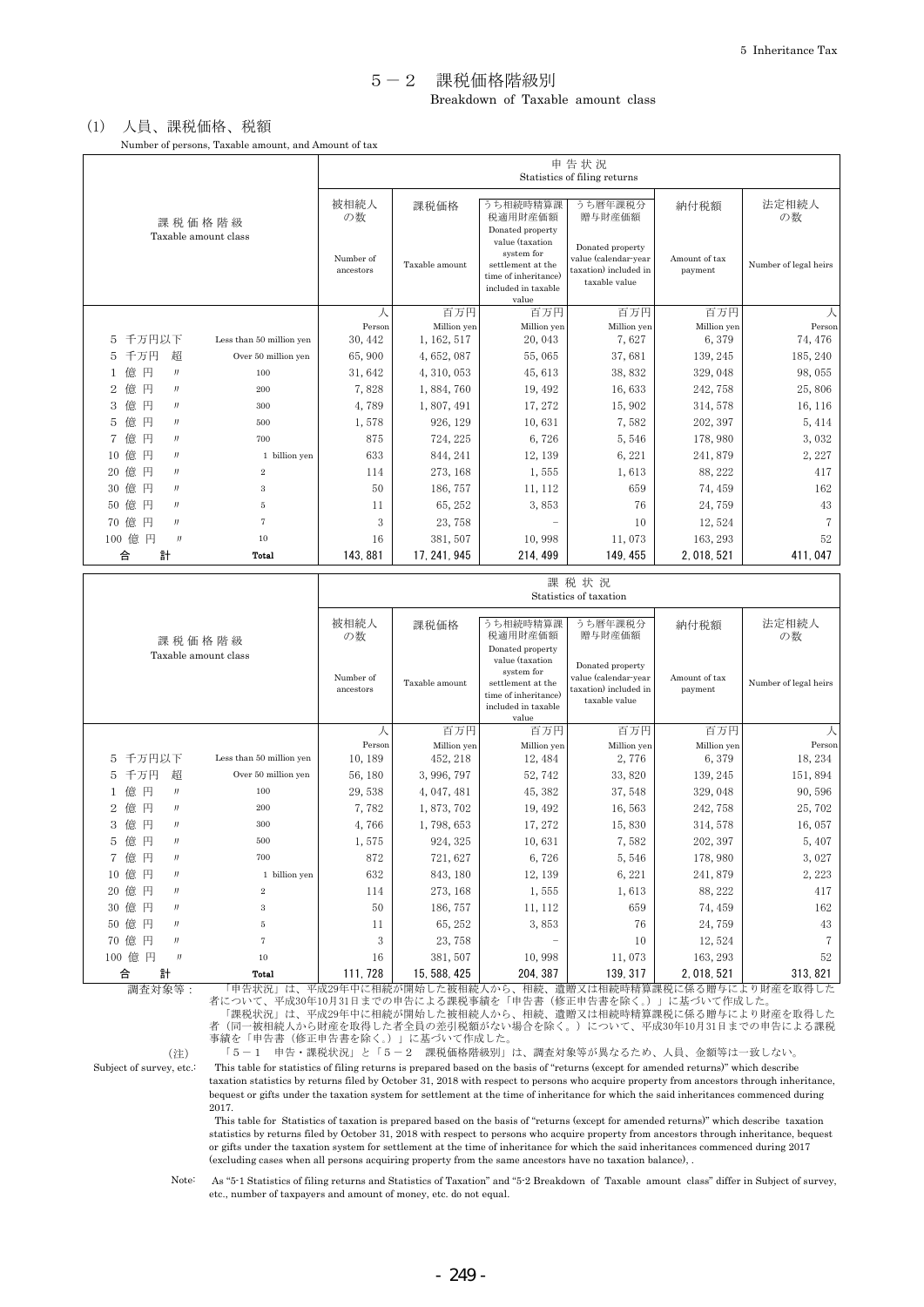## (2) 法定相続人員別の被相続人数 (2) またの) しょうしょうしょう (2) またす

| Number of ancestors by number of legal heirs | (In persons. |
|----------------------------------------------|--------------|
| .                                            |              |

| 道位 |  |  |
|----|--|--|
|    |  |  |

|              |     |                      |                  |                          |                          |                |                             |                  |                                              |                          | 申告状況                           |                          |                          |                       |                          |                     |
|--------------|-----|----------------------|------------------|--------------------------|--------------------------|----------------|-----------------------------|------------------|----------------------------------------------|--------------------------|--------------------------------|--------------------------|--------------------------|-----------------------|--------------------------|---------------------|
|              |     |                      |                  | 数<br>л                   |                          |                |                             |                  |                                              |                          | Statistics of filing returns   |                          |                          |                       |                          |                     |
|              |     |                      |                  | Number of persons        |                          |                | 法                           | 定<br>相           | 続                                            | 員<br>人                   | 別                              | 被<br>相                   | 続<br>人                   | 数                     |                          |                     |
|              |     |                      |                  |                          |                          |                |                             |                  | Number of ancestors by number of legal heirs |                          |                                |                          |                          |                       |                          |                     |
|              |     | 課税価格階級               |                  |                          | 0<br>人                   | 人<br>1         | $\boldsymbol{2}$<br>人       | 3<br>人           | 4<br>人                                       | 5<br>人                   | 6<br>人                         | 7<br>人                   | 8<br>人                   | 9<br>人                | 10<br>人                  | 10人超                |
|              |     | Taxable amount range |                  |                          | のもの                      | のもの            | のもの                         | のもの              | のもの                                          | のもの                      | のもの                            | のもの                      | のもの                      | のもの                   | のもの                      | のもの                 |
|              |     |                      |                  |                          | Nobody                   | One            | Pair                        | Three            | Four                                         | Five                     | $\rm {Six}$                    | Seven                    | Eight                    | Nine                  | Ten                      | Over ten            |
|              |     |                      |                  |                          |                          |                |                             | persons          | persons                                      | persons                  | persons                        | persons                  | persons                  | persons               | persons                  | persons             |
| 5            |     | 千万円以下                |                  | Less than 50 million yen | 172                      | 5,370          | 11,091                      | 10,476           | 2,713                                        | 437                      | 113                            | 32                       | 14                       | 6                     | $\overline{4}$           | 14                  |
| 5            | 千万円 |                      | 超                | Over 50 million yen      | 205                      | 7,220          | 19, 353                     | 24, 368          | 10,707                                       | 2,530                    | 800                            | 328                      | 153                      | 122                   | 44                       | 70                  |
| 1            | 億   | 円                    | $\boldsymbol{J}$ | 100                      | 127                      | 2,887          | 8,120                       | 10,977           | 6, 103                                       | 1,837                    | 632                            | 336                      | 210                      | 147                   | 84                       | 182                 |
| 2            | 億   | 円                    | $J\bar J$        | 200                      | 30                       | 598            | 1,745                       | 2,703            | 1,758                                        | 570                      | 188                            | 75                       | 47                       | 34                    | 20                       | 60                  |
| 3            | 億   | 円                    | $J\bar J$        | 300                      | 20                       | 279            | 954                         | 1,647            | 1,210                                        | 420                      | 127                            | 44                       | 21                       | 15                    | 13                       | 39                  |
| 5            | 億   | 円                    | IJ               | 500                      | $\boldsymbol{2}$         | 81             | 297                         | 532              | 429                                          | 149                      | 46                             | 20                       | 4                        | 2                     | 5                        | 11                  |
| 7            | 億   | 円                    | $_{J}$           | 700                      | 1                        | 44             | 152                         | 281              | 242                                          | 111                      | 29                             | 6                        | 1                        | 3                     | 1                        | $\overline{4}$      |
| 10           | 億   | 円                    | J                | 1 billion yen            | $\overline{2}$           | 33             | 100                         | 201              | 188                                          | 69                       | 24                             | 8                        | $\overline{\phantom{0}}$ | 4                     | $\overline{\phantom{0}}$ | 4                   |
| 20           | 億   | 円                    | IJ               | $\overline{2}$           | $\overline{\phantom{0}}$ | 4              | 18                          | 38               | 22                                           | 21                       | 8                              | $\boldsymbol{2}$         | 1                        |                       | $\overline{\phantom{0}}$ |                     |
| 30           | 億   | 円                    | IJ               | 3                        |                          | 4              | 12                          | 9                | 20                                           | 4                        | $\overline{a}$                 | 1                        | $\overline{\phantom{0}}$ |                       | $\overline{\phantom{0}}$ |                     |
| 50           | 億   | 円                    | IJ               | 5                        | $\overline{a}$           | 1              | 1                           | $\overline{2}$   | 4                                            | $\overline{a}$           | 3                              | $\overline{\phantom{0}}$ | $\overline{\phantom{0}}$ |                       |                          |                     |
| 70           | 億   | 円                    | J                | 7                        | $\overline{a}$           | 1              | 1                           |                  | 1                                            | $\overline{\phantom{0}}$ | $\overline{\phantom{0}}$       | $\overline{\phantom{0}}$ | $\overline{a}$           |                       |                          |                     |
| 100          | 億   | 円                    | IJ               | 10                       |                          | $\overline{2}$ | 2                           | 8                | 1                                            | 1                        | 1                              | 1                        | $\overline{\phantom{0}}$ |                       | $\overline{\phantom{0}}$ |                     |
|              | 合   | 計                    |                  | Total                    | 559                      | 16, 524        | 41,846                      | 51, 242          | 23, 398                                      | 6.149                    | 1.971                          | 853                      | 451                      | 333                   | 171                      | 384                 |
|              |     |                      |                  |                          |                          |                |                             |                  |                                              |                          |                                |                          |                          |                       |                          |                     |
|              |     |                      |                  |                          |                          |                |                             |                  |                                              |                          |                                |                          |                          |                       |                          |                     |
|              |     |                      |                  |                          |                          |                |                             |                  |                                              |                          |                                |                          |                          |                       |                          |                     |
|              |     |                      |                  |                          |                          |                |                             |                  |                                              |                          | 課税状況<br>Statistics of taxation |                          |                          |                       |                          |                     |
|              |     |                      |                  | 数<br>人                   |                          |                |                             |                  |                                              |                          |                                |                          |                          |                       |                          |                     |
|              |     |                      |                  | Number of persons        |                          |                | 法                           | 定<br>相           | 続                                            | 員<br>人                   | 別                              | 被<br>相                   | 続<br>人                   | 数                     |                          |                     |
|              |     |                      |                  |                          |                          |                |                             |                  | Number of ancestors by number of legal heirs |                          |                                |                          |                          |                       |                          |                     |
|              |     | 課税価格階級               |                  |                          | $\mathbf{0}$<br>人        | 1<br>人         | $\sqrt{2}$<br>人             | 3<br>人           | 4<br>人                                       | 5<br>人                   | 6<br>人                         | 7<br>人                   | 8<br>人                   | 9<br>人                | 10<br>人                  | 10人超                |
|              |     | Taxable amount range |                  |                          | のもの                      | のもの<br>One     | のもの<br>Pair                 | のもの              | のもの<br>Four                                  | のもの<br>Five              | のもの<br>$\rm {Six}$             | のもの                      | のもの                      | のもの                   | のもの                      | のもの                 |
|              |     |                      |                  |                          | Nobody                   |                |                             | Three<br>persons | persons                                      | persons                  | persons                        | Seven<br>persons         | Eight<br>persons         | Nine<br>persons       | Ten<br>persons           | Over ten<br>persons |
|              |     |                      |                  | Less than 50 million yen |                          |                |                             |                  |                                              |                          | $\qquad \qquad -$              | $\overline{\phantom{0}}$ |                          |                       |                          |                     |
| 5            |     | 千万円以下                |                  |                          | 131                      | 3,464          | 5,012                       | 1,582            |                                              |                          |                                |                          |                          | 69                    |                          |                     |
| 5            | 千万円 |                      | 超                | Over 50 million yen      | 202                      | 6,948          | 17,684                      | 20, 331          | 8,211                                        | 1,818                    | 568                            | 228                      | 98                       |                       | 17                       | 6                   |
| 1            | 億   | 円                    | $\boldsymbol{J}$ | 100                      | 126                      | 2,798          | 7,829                       | 10,037           | 5,606                                        | 1,694                    | 588                            | 311                      | 190                      | 134                   | 76                       | 149                 |
| $\mathbf{2}$ | 億   | 円                    | $\boldsymbol{J}$ | 200                      | 30                       | 580            | 1,737                       | 2,690            | 1,753                                        | 569                      | 187                            | 75                       | 47                       | 34                    | 20                       | 60                  |
| 3            | 億   | 円                    | IJ               | 300                      | 20                       | 270            | 953                         | 1,640            | 1,206                                        | 419                      | 126                            | 44                       | 21                       | 15                    | 13                       | 39                  |
| 5            | 億   | 円                    | $\boldsymbol{J}$ | 500                      | $\boldsymbol{2}$         | 80             | 297                         | 530              | 429                                          | 149                      | 46                             | 20                       | 4                        | $\boldsymbol{2}$<br>ς | 5                        | 11                  |
| 7            | 億   | 円                    | IJ               | 700                      | 1                        | $42\,$         | $152\,$                     | $280\,$          | $242\,$                                      | $1\,1\,1$                | 29                             | 6                        | 1                        |                       | 1                        | 4                   |
| 10           | 億   | 円                    | $J\bar J$        | 1 billion yen            | 2                        | 33             | 100                         | 201              | 187                                          | 69                       | 24                             | 8                        | $\qquad \qquad -$        | 4                     |                          | 4                   |
| 20           | 億   | 円                    | IJ               | $\,2\,$                  |                          | 4              | 18                          | 38               | 22                                           | 21                       | 8                              | 2                        | $\mathbf{1}$             |                       |                          |                     |
| $30\,$       | 億   | 円                    | IJ               | $\,3$                    |                          | 4              | 12                          | 9                | 20                                           | $\overline{4}$           |                                | 1                        | $\overline{a}$           |                       |                          |                     |
| 50           | 億   | 円                    | IJ               | 5                        |                          | 1              | 1                           | 2                | 4                                            |                          | 3                              |                          |                          |                       |                          |                     |
| 70           | 億   | 円                    | IJ               | 7                        |                          | 1              | 1                           |                  | 1                                            |                          |                                |                          |                          |                       |                          |                     |
| 100 億        | 合   | 円<br>計               | $\frac{1}{2}$    | 10<br><b>Total</b>       | 514                      | 2<br>14, 227   | $\boldsymbol{2}$<br>33, 798 | 8<br>37, 348     | 1<br>17,682                                  | 1<br>4,855               | 1<br>1,580                     | $\mathbf{1}$<br>696      | 362                      | 261                   | 132                      | 273                 |

(注) この表は、「(1) 人員、課税価格、税額」の「被相続人の数」欄を法定相続人員別に示したものである。

Note: This table shows " Number of ancestors" in "(1) Number of persons, Taxable amount, and Amount of tax" by number of legal heirs.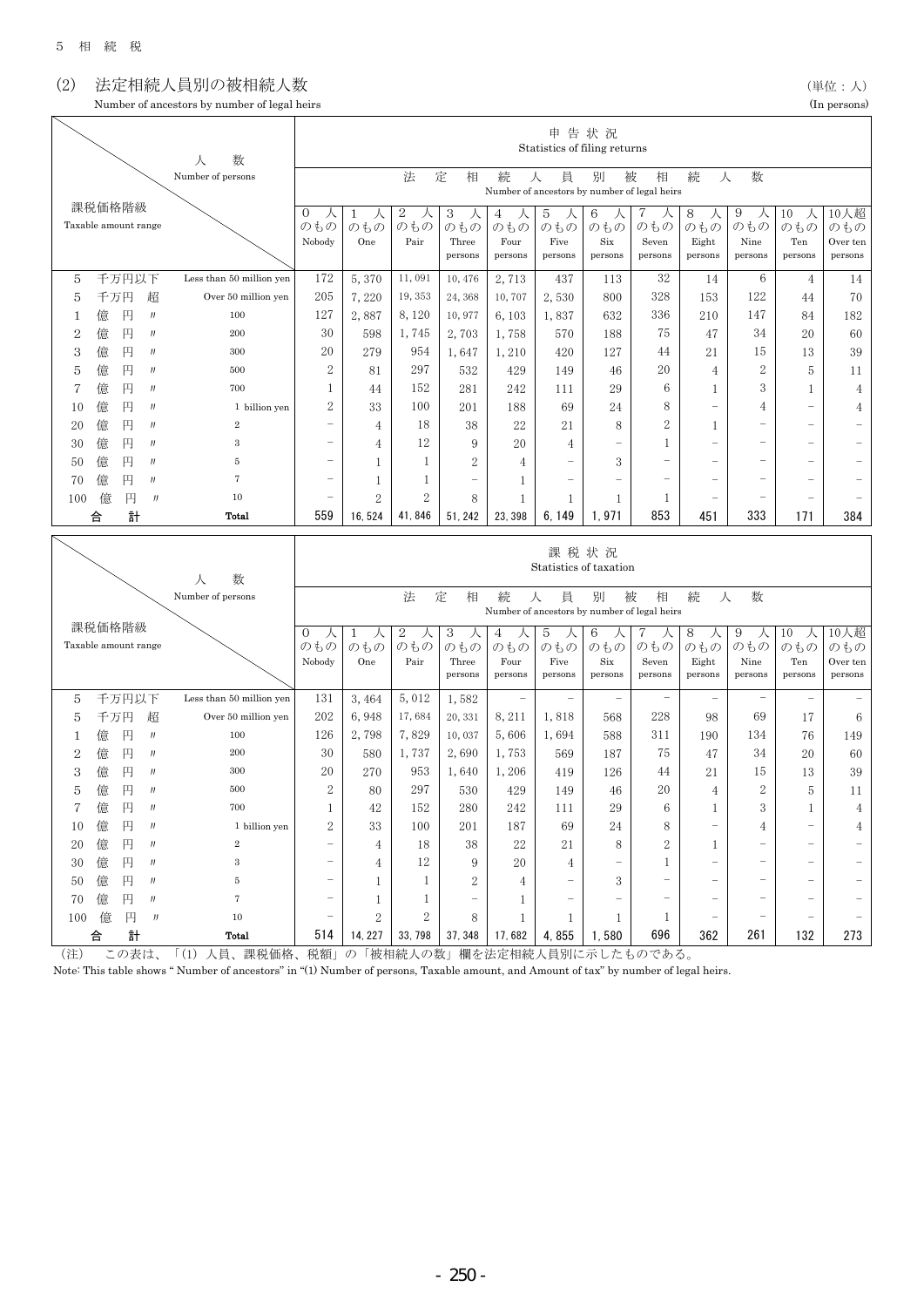### (3) 国税局別被相続人の数 (単位:人) これは インスター (単位:人) これは (単位:人)

Number of ancestors by Regional Taxation Bureaus (In persons)

|        |        |                                    |                                |                        |                         |                            |                            |                            | 申告状況                       | Statistics of filing returns |                       |                                                           |                          |                          |                                |                 |
|--------|--------|------------------------------------|--------------------------------|------------------------|-------------------------|----------------------------|----------------------------|----------------------------|----------------------------|------------------------------|-----------------------|-----------------------------------------------------------|--------------------------|--------------------------|--------------------------------|-----------------|
|        |        |                                    |                                |                        |                         | 課                          | 税                          |                            | 価                          | 格                            | 階                     |                                                           | 級                        |                          |                                |                 |
|        | 国      | 局<br>税<br>Regional Taxation Bureau |                                |                        |                         |                            |                            |                            | Taxable amount range       |                              |                       |                                                           |                          |                          |                                |                 |
|        |        |                                    | 5千万円<br>以<br>下                 | 5千万円<br>超              | 1億円<br>超                | 2億円<br>超                   | 3億円<br>超                   | 5億円<br>超                   | 7億円<br>超                   | 10億円<br>超                    | 20億円<br>超             | 30億円<br>超                                                 | 50億円<br>超                | 70億円<br>超                | 100億円<br>超                     | 合計              |
|        |        |                                    | Less than 50<br>million yen    | Over 50<br>million yen | Over 100<br>million yen | Over 200<br>million<br>yen | Over 300<br>million<br>yen | Over 500<br>million<br>yen | Over 700<br>million<br>yen | Over 1                       | Over 2                | Over 3<br>billion yen billion yen billion yen billion yen | Over 5                   | Over 7<br>billion yen    | Over 10<br>billion yen         | Total           |
| 札      |        | 幌 Sapporo                          | 526                            | 1,659                  | 704                     | 126                        | 99                         | 24                         | 18                         | 9                            | 1                     | 1                                                         | 1                        |                          | $\sqrt{2}$                     | 3,170           |
| 仙      |        | 台 Sendai                           | 972                            | 2,901                  | 1,321                   | 308                        | 164                        | 32                         | 16                         | 12                           | 4                     | 2                                                         | $\overline{\phantom{0}}$ |                          |                                | 5,732           |
| 関東     |        | 信 越 Kanto Shinetsu                 | 3,728                          | 9,390                  | 4,250                   | 983                        | 588                        | 206                        | 120                        | 67                           | 11                    | 4                                                         | 2                        | $\mathbf{1}$             | $\overline{\phantom{a}}$       | 19,350          |
| 東      |        | 京 Tokyo                            | 12,798                         | 19, 464                | 9,914                   | 2,651                      | 1,779                      | 678                        | 432                        | 360                          | 61                    | 28                                                        | 4                        | $\mathbf{1}$             | $\sqrt{5}$                     | 48, 175         |
| 金      |        | 沢 Kanazawa                         | 465                            | 1,561                  | 670                     | 164                        | 90                         | 22                         | 10                         | 10                           | 1                     | -                                                         | $\qquad \qquad -$        | -                        |                                | 2,993           |
| 名      | 古      | 屋 Nagoya                           | 3,880                          | 9,800                  | 4,888                   | 1,252                      | 701                        | 206                        | 103                        | 49                           | 10                    | 4                                                         | $\qquad \qquad -$        | $\overline{\phantom{0}}$ | 3                              | 20,896          |
| 大      |        | 阪 Osaka                            | 4,628                          | 10,588                 | 5, 263                  | 1,359                      | 814                        | 267                        | 102                        | 81                           | 16                    | 8                                                         | 2                        | $\mathbf{1}$             | $\overline{4}$                 | 23, 133         |
| 広      |        | 島 Hiroshima                        | 1,327                          | 3,913                  | 1,566                   | 323                        | 201                        | 45                         | 22                         | 13                           | $\overline{7}$        | ÷,                                                        | $\mathbf{1}$             | $\overline{\phantom{0}}$ | $\mathbf{1}$                   | 7,419           |
| 高      |        | 松 Takamatsu                        | 588                            | 2,059                  | 937                     | 171                        | 85                         | 23                         | 11                         | 10                           |                       | -                                                         | -                        | $\overline{\phantom{0}}$ | $\overline{\phantom{0}}$       | 3,884           |
| 福      |        | 岡 Fukuoka                          | 837                            | 2,514                  | 1, 182                  | 236                        | 126                        | 36                         | 28                         | 16                           | $\boldsymbol{2}$      | 2                                                         | $\mathbf{1}$             | $\overline{\phantom{0}}$ | $\mathbf{1}$                   | 4,981           |
| 熊      |        | 本 Kumamoto                         | 598                            | 1,707                  | 708                     | 173                        | 90                         | 22                         | 8                          | $\boldsymbol{2}$             | -1                    | 1                                                         | $\overline{\phantom{0}}$ | $\overline{\phantom{0}}$ | $\overline{\phantom{0}}$       | 3, 310          |
| 沖      | 縄      | Okinawa                            | 95                             | 344                    | 239                     | 82                         | 52                         | 17                         | 5                          | $\overline{4}$               |                       | -                                                         |                          |                          | $\overline{\phantom{m}}$       | 838             |
|        |        | Total                              | 30, 442                        | 65, 900                | 31, 642                 | 7,828                      | 4,789                      | 1,578                      | 875                        | 633                          | 114                   | 50                                                        | 11                       | 3                        | 16                             | 143.881         |
|        | 計<br>合 |                                    | 課税状況<br>Statistics of taxation |                        |                         |                            |                            |                            |                            |                              |                       |                                                           |                          |                          |                                |                 |
|        |        |                                    |                                |                        |                         |                            |                            |                            |                            |                              |                       |                                                           |                          |                          |                                |                 |
|        | 国      | 税<br>局                             |                                |                        |                         | 課                          | 税                          |                            | 価<br>Taxable amount range  | 格                            | 階                     |                                                           | 級                        |                          |                                |                 |
|        |        | Regional Taxation Bureau           | 5千万円<br>以<br>下                 | 5千万円<br>超              | 1億円<br>超                | 2億円<br>超                   | 3億円<br>超                   | 5億円<br>超                   | 7億円<br>超                   | 10億円<br>超                    | 20億円<br>超             | 30億円<br>超                                                 | 50億円<br>超                | 70億円<br>超                | 100億円<br>超                     | 合計              |
|        |        |                                    | Less than 50<br>million yen    | Over 50<br>million yen | Over 100<br>million yen | Over 200<br>million<br>yen | Over 300<br>million<br>yen | Over 500<br>million<br>yen | Over 700<br>million<br>yen | Over 1<br>billion yen        | Over 2<br>billion yen | Over 3<br>billion yen                                     | Over 5<br>billion yen    | Over 7<br>billion yen    | Over 10<br>billion yen         | Total           |
| 札      |        | 幌 Sapporo                          | 281                            | 1,392                  | 647                     | 126                        | 98                         | 24                         | 18                         | 9                            | -1                    | 1                                                         | 1                        |                          | $\sqrt{2}$                     | 2,600           |
| 仙      |        | 台 Sendai                           | 426                            | 2, 473                 | 1,226                   | 307                        | 164                        | 32                         | 16                         | 12                           | 4                     | 2                                                         | $\qquad \qquad -$        | -                        |                                | 4,662           |
|        |        | 関東信越 Kanto Shinetsu                | 1,386                          | 7,972                  | 3,971                   | 978                        | 585                        | 205                        | 120                        | 67                           | 11                    | 4                                                         | $\overline{2}$           | 1                        | $\overline{\phantom{0}}$       | 15, 302         |
| 東      |        | 京 Tokyo                            | 3, 315                         | 16, 493                | 9, 192                  | 2,631                      | 1,765                      | 678                        | 430                        | 359                          | 61                    | 28                                                        | 4                        | $\mathbf{1}$             | 5                              | 34, 962         |
| 金      |        | 沢 Kanazawa                         | 227                            | 1,371                  | 630                     | 163                        | 90                         | 22                         | 10                         | 10                           | 1                     | ÷,                                                        | $\qquad \qquad -$        | $\overline{\phantom{0}}$ | $\qquad \qquad -$              | 2,524           |
| 名      | 古      | 屋 Nagoya                           | 1,318                          | 8,406                  | 4,644                   | 1,251                      | 701                        | 205                        | 103                        | 49                           | 10                    | 4                                                         | -                        | -                        | 3                              | 16,694          |
| 大      |        | 阪 Osaka                            | 1,650                          | 9,086                  | 4,948                   | 1,349                      | 810                        | 266                        | 101                        | 81                           | 16                    | 8                                                         | 2                        | 1                        | $\overline{4}$                 | 18, 322         |
| 広      |        | 島 Hiroshima                        | 613                            | 3,378                  | 1,455                   | 320                        | 200                        | 45                         | 22                         | 13                           | 7                     |                                                           | 1                        |                          | 1                              | 6,055           |
| 高      |        | 松 Takamatsu                        | 300                            | 1,799                  | 873                     | 168                        | 85                         | 23                         | 11                         | 10                           |                       | $\overline{\phantom{0}}$                                  | $\overline{\phantom{0}}$ | $\overline{\phantom{0}}$ |                                | 3,269           |
| 福      | 岡      | Fukuoka                            | 365                            | 2, 112                 | 1,086                   | 236                        | 126                        | 36                         | 28                         | 16                           | $\boldsymbol{2}$      | 2                                                         | $\mathbf{1}$             | $\overline{\phantom{0}}$ | 1                              | 4,011           |
| 熊      | 本      | Kumamoto                           | 280                            | 1,426                  | 650                     | 171                        | 90                         | 22                         | 8                          | $\boldsymbol{2}$             | 1                     | 1                                                         | -                        | -                        | $\overline{\phantom{m}}$       | 2,651           |
| 沖<br>合 | 計      | Okinawa<br>Total                   | 28<br>10, 189                  | 272<br>56, 180         | 216<br>29, 538          | 82<br>7, 782               | 52<br>4,766                | 17<br>1,575                | 5<br>872                   | $\overline{4}$<br>632        | 114                   | -<br>50                                                   | -<br>11                  | -<br>3                   | $\overline{\phantom{a}}$<br>16 | 676<br>111, 728 |

(注) この表は、「(1) 人員、課税価格、税額」の「被相続人の数」欄を国税局別に示したものである。

Note: This table shows " Number of ancestors" in "(1) Number of persons, Taxable amount, and Amount of tax" by Regional Taxation Bureaus.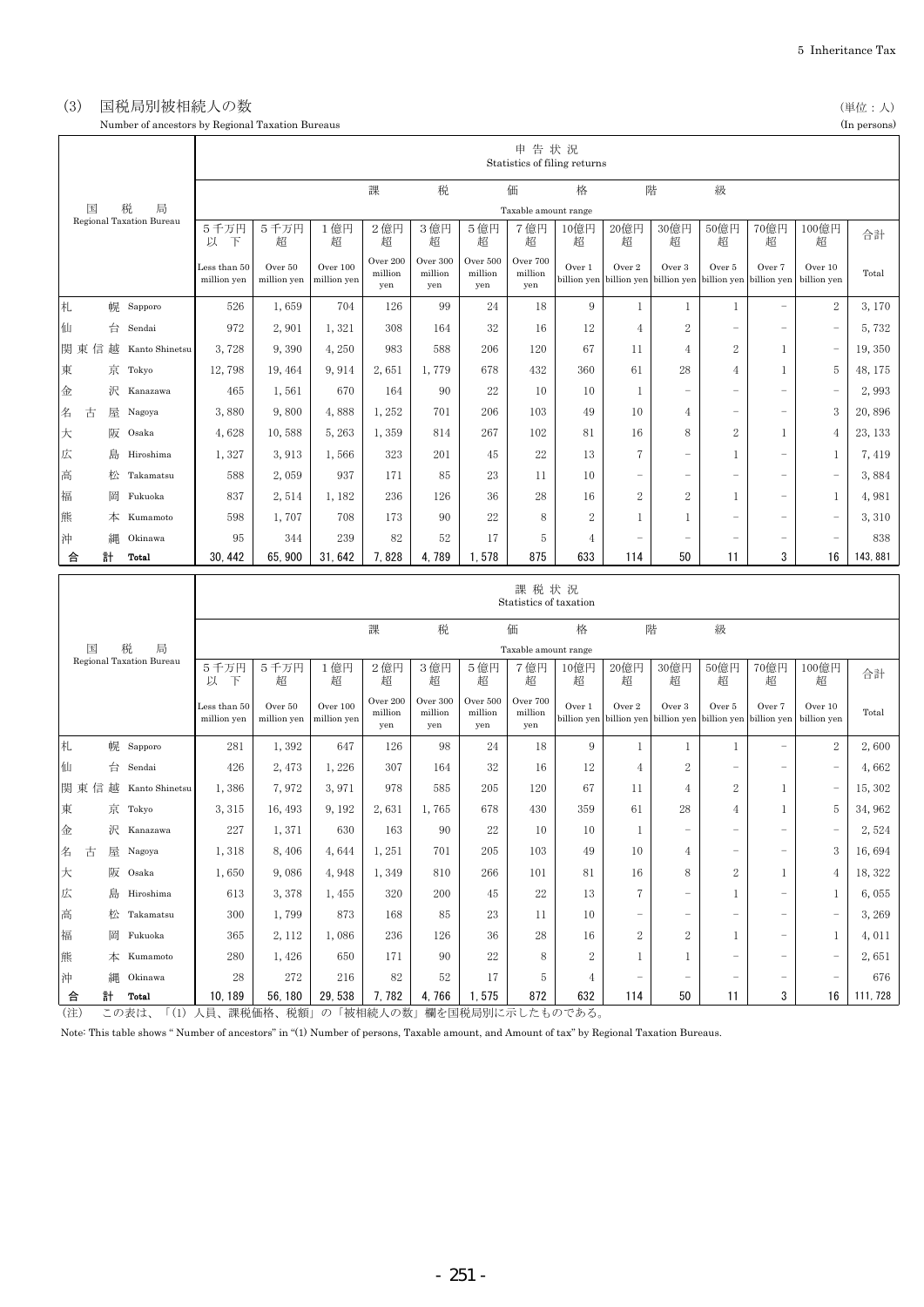#### 5-3 相続財産種類別

Breakdown of Inherited Property by Type

#### 被相続人数、取得財産価額(その1) Number of ancestors, and Value of properties acquired(Part1)

| 取<br>得<br>財<br>産<br>$\mathcal{O}$<br>種<br>類<br>尝                     |              |                                                    |                    |                                                                                                                                     |                                               |                                |                                                                                     |                                                                                  | 申告状況                         |                     |                                      |                        |                               |  |
|----------------------------------------------------------------------|--------------|----------------------------------------------------|--------------------|-------------------------------------------------------------------------------------------------------------------------------------|-----------------------------------------------|--------------------------------|-------------------------------------------------------------------------------------|----------------------------------------------------------------------------------|------------------------------|---------------------|--------------------------------------|------------------------|-------------------------------|--|
|                                                                      |              |                                                    |                    |                                                                                                                                     |                                               |                                |                                                                                     |                                                                                  | Statistics of filing returns |                     |                                      |                        |                               |  |
|                                                                      |              |                                                    |                    |                                                                                                                                     |                                               |                                |                                                                                     |                                                                                  |                              | 平成28年分              | 2016                                 | 平成29年分                 | 2017                          |  |
| Type of properties acquired, etc.                                    |              |                                                    |                    |                                                                                                                                     |                                               |                                |                                                                                     |                                                                                  |                              | 被相続人の数<br>Number of | 取得財産価額<br>Value of properties        | 被相続人の数<br>Number of    | 取得財産価額<br>Value of properties |  |
|                                                                      |              |                                                    |                    |                                                                                                                                     |                                               |                                |                                                                                     |                                                                                  |                              | ancestors           | acquired                             | ancestors              | acquired                      |  |
|                                                                      |              |                                                    |                    |                                                                                                                                     |                                               |                                |                                                                                     |                                                                                  |                              | 人                   | 百万円                                  | 人                      | 百万円                           |  |
|                                                                      |              |                                                    |                    |                                                                                                                                     |                                               |                                |                                                                                     |                                                                                  |                              | Person              | Million yen                          | Person                 | Million yen                   |  |
| 土<br>Land<br>地                                                       |              | 田(耕作権及び永小作権を含む。)                                   |                    |                                                                                                                                     |                                               |                                |                                                                                     | Rice field (including cultivation right)<br>and perennial tenant right)          |                              | 22,749              | 328, 864                             | 23, 430                | 319, 199                      |  |
|                                                                      |              | 畑(耕作権及び永小作権を含む。)                                   |                    |                                                                                                                                     |                                               |                                |                                                                                     | Farm land (including cultivation right)<br>and perennial tenant right)           |                              | 28, 126             | 608, 536                             | 28,827                 | 588, 054                      |  |
|                                                                      |              | 宅                                                  |                    | 地(借地権を含む。)                                                                                                                          |                                               |                                |                                                                                     | Housing land (including leasehold)                                               |                              | 122, 541            | 5, 081, 164                          | 128, 234               | 5, 190, 743                   |  |
|                                                                      |              |                                                    | 山<br>林             |                                                                                                                                     |                                               |                                |                                                                                     | Forest land                                                                      | 21,880                       |                     | 82, 797                              | 22, 477                | 79, 481                       |  |
|                                                                      |              | そ                                                  | $\mathcal{O}$<br>他 |                                                                                                                                     |                                               | 土                              | 地                                                                                   | Other land                                                                       |                              | 27,904              | 615, 324                             | 29, 161                | 624, 924                      |  |
|                                                                      |              |                                                    |                    | 計                                                                                                                                   |                                               |                                |                                                                                     | Subtotal                                                                         | 実                            | 124, 816            | $6, 716, 685$  実                     | 130, 593               | 6, 802, 401                   |  |
|                                                                      | 家            | 屋                                                  |                    | 構                                                                                                                                   |                                               | 築                              | 物                                                                                   | House, Structures                                                                | Actual                       | 117, 934            | 1,049,545                            | Actual<br>123,686      | 1,091,898                     |  |
| 事<br>業                                                               |              | 機械器具、農耕具、じゅう器、備品                                   |                    |                                                                                                                                     | Machinery, Implements, Utensils,<br>Equipment |                                | 10, 455                                                                             | 28, 512                                                                          | 10,889                       | 31, 253             |                                      |                        |                               |  |
| Business (agriculture) property<br>食                                 |              |                                                    |                    | 商品、製品、半製品、原材料、農産物等                                                                                                                  |                                               |                                | Goods, Products, Semi-finished goods,<br>Raw materials, Agricultural products, etc. |                                                                                  | 1,641                        | 5, 333              | 1,674                                | 7,017                  |                               |  |
| 美                                                                    |              | 売                                                  | 掛                  | 金                                                                                                                                   | Account receivable                            |                                | 2,634                                                                               | 7,932                                                                            | 2,598                        | 8,160               |                                      |                        |                               |  |
| 用                                                                    |              | そ                                                  | $\mathcal{O}$      | 他                                                                                                                                   | $\mathcal{O}$                                 | 財                              | 産                                                                                   | Other properties                                                                 |                              | 5,989               | 32,036                               | 6, 214                 | 33, 526                       |  |
| 財<br>産                                                               |              |                                                    | 計                  |                                                                                                                                     |                                               |                                |                                                                                     | Subtotal                                                                         | 実<br>Actual                  | 14, 987             | 73, 812 実                            | 15,580<br>Actual       | 79, 956                       |  |
| 有                                                                    |              | 特定同族会社の株式及び出資                                      |                    |                                                                                                                                     |                                               |                                |                                                                                     | Stocks and investment to specified<br>family company                             |                              | 14,679              | 534,008                              | 15,092                 | 546, 071                      |  |
| 価                                                                    |              | 同上以外の株式及び出資<br>及<br>社<br>倩<br>公<br>び               |                    | Stocks and investment other than<br>mentioned above                                                                                 |                                               | 73, 416                        | 1, 049, 349                                                                         | 76, 384                                                                          | 1, 235, 201                  |                     |                                      |                        |                               |  |
| Securities<br>証                                                      |              |                                                    |                    |                                                                                                                                     | 債                                             | Public bond and Corporate bond |                                                                                     | 14,904                                                                           | 230, 387                     | 14,840              | 234, 162                             |                        |                               |  |
| 券                                                                    |              | 投資·貸付信託受益証券                                        |                    |                                                                                                                                     |                                               |                                |                                                                                     | Investment/Loan trust beneficiary<br>certificate                                 |                              | 40, 327             | 635, 983                             | 41,728                 | 704, 931                      |  |
|                                                                      |              |                                                    |                    | 計                                                                                                                                   |                                               |                                |                                                                                     | Subtotal                                                                         | 実                            | 91, 200             | 2,449,727                            | 95, 115<br>実           | 2, 720, 365                   |  |
|                                                                      | 現            | 金                                                  |                    | 預                                                                                                                                   | 貯                                             | 金                              | 等                                                                                   | Cash, Deposit, etc.                                                              | Actual                       | 136, 241            | 5, 534, 591                          | Actual<br>143, 297     | 5, 905, 403                   |  |
|                                                                      | 家            | 庭                                                  |                    | 用<br>財                                                                                                                              |                                               | 産                              | Household properties                                                                |                                                                                  | 78, 182                      | 33, 395             | 81, 929                              | 30,018                 |                               |  |
| そ                                                                    |              | 生                                                  | 命                  | 保                                                                                                                                   | 険                                             | 金                              | 等                                                                                   | Life insurance amount, etc.                                                      |                              | 33, 992             | 684, 873                             | 36, 988                | 731,019                       |  |
| Other properties<br>$\mathcal{O}$<br>他                               |              | 退                                                  | 職                  | 手                                                                                                                                   | 当                                             | 金                              | 等                                                                                   | Retirement allowance, etc.                                                       |                              | 6, 292              | 187, 473                             | 6,469                  | 207, 121                      |  |
| $\mathcal{O}$<br>財                                                   |              | 立                                                  |                    |                                                                                                                                     |                                               |                                | 木                                                                                   | Standing timber                                                                  |                              | 4,300               | 5,028                                | 3,671                  | 3,770                         |  |
| 産                                                                    |              | そ                                                  |                    | $\mathcal{O}$                                                                                                                       |                                               |                                | 他                                                                                   | Others                                                                           |                              | 106, 177            | 1, 012, 003                          | 112,762                | 1,077,311                     |  |
|                                                                      |              |                                                    |                    | 計                                                                                                                                   |                                               |                                |                                                                                     | Subtotal                                                                         | 実<br>Actual                  | 112, 306            | 1, 889, 377                          | 実<br>119,050<br>Actual | 2, 019, 221                   |  |
|                                                                      | 合            |                                                    |                    |                                                                                                                                     |                                               |                                | 計                                                                                   | Total                                                                            | 実                            | 136, 982            | 17, 747, 132 実                       | 143, 984               | 18, 649, 264                  |  |
|                                                                      |              | 相 続 時 精 算 課 税 適 用<br>財産価額<br>債<br>式<br>費<br>葬<br>計 |                    | Donated property value (taxation system for<br>settlement at the time of inheritance)<br>Obligation<br>Funeral expenses<br>Subtotal | Actual<br>実                                   | 6,355                          | 197, 772                                                                            | Actual<br>6,591                                                                  | 214, 499                     |                     |                                      |                        |                               |  |
| 債                                                                    |              |                                                    | 務                  |                                                                                                                                     |                                               | 115,089                        | 1, 434, 726                                                                         | 122, 468                                                                         | 1, 497, 433                  |                     |                                      |                        |                               |  |
| Obligation,etc.<br>務                                                 |              |                                                    | 用                  |                                                                                                                                     |                                               | 132, 826                       | 266,780                                                                             | 139,805                                                                          | 273, 840                     |                     |                                      |                        |                               |  |
| 等                                                                    |              |                                                    |                    |                                                                                                                                     |                                               | 134, 561                       | 1,701,506                                                                           | 141, 610<br>実                                                                    | 1, 771, 273                  |                     |                                      |                        |                               |  |
|                                                                      | 差            | 引                                                  | 純                  | 資                                                                                                                                   | 産                                             | 価                              | 額                                                                                   | Amount of calculated net assets                                                  | Actual                       | 136, 891            | 16, 243, 398                         | Actual<br>143,881      | 17, 092, 490                  |  |
|                                                                      |              | 年 課                                                | 税 分                | 贈                                                                                                                                   | 与財                                            | 産 価 額                          |                                                                                     | Donated property value (calendar-year<br>taxation)                               |                              | 21, 573             | 138,007                              | 23, 269                | 149, 455                      |  |
|                                                                      | 課            |                                                    | 税                  |                                                                                                                                     | 価                                             |                                | 格                                                                                   | <b>Taxable amount</b>                                                            |                              | 136, 891            | 16, 381, 404                         | 143, 881               | 17, 241, 945                  |  |
| 調査対象等:                                                               | $\mathbf{1}$ |                                                    |                    |                                                                                                                                     |                                               |                                |                                                                                     | 平成29年分は、その年中に相続が開始した被相続人から、<br>成30年10月31日までの申告による課税事績を「申告書(修正申告書を除く。)」に基づいて作成した。 |                              |                     | 相続、遺贈又は相続時精算課税に係る贈与により財産を取得した者について、平 |                        |                               |  |
| 平成28年分は、その年中に相続が開始した被相続人から、相続、遺贈又は相続時精算課税に係る贈与により財産を取得した者について、平<br>2 |              |                                                    |                    |                                                                                                                                     |                                               |                                |                                                                                     |                                                                                  |                              |                     |                                      |                        |                               |  |

成29年10月31日までの申告による課税事績を「申告書(修正申告書を除く。)」に基づいて作成した。

(注)1 「5-1 申告・課税状況」と「5-3 相続財産種類別」は、調査対象等が異なるため、人員、金額等は一致しない。

2 「被相続人の数」欄の「実」は、実人員を示す。

Subject of

survey, etc.: 1 The table for 2017 was prepared on the basis of "returns (except for amended returns)" which describe taxation statistics by returns filed through October 31, 2018 with respect to persons who acquire property from ancestors through inheritance, bequest or gifts under the taxation system for settlement at the time of inheritance for which the said inheritances commenced during 2017 .

2 The table for 2016 was prepared on the basis of "returns (except for amended returns)" which describe taxation statistics by returns filed through October 31, 2017 with respect to persons who acquire property from ancestors through inheritance, bequest or gifts under the taxation system for settlement at the time of inheritance for which the said inheritances commenced during 2016 .

Note: 1 As "5-1 Statistics of filing returns and Statistics of Taxation" and "5-3 Breakdown of Inherited Property by Type" differ in Subject of survey,

etc., number of taxpayers and amount of money, etc. do not equal.

2 "Actual" in the column "Number of ancestors" means actual number of ancestors.